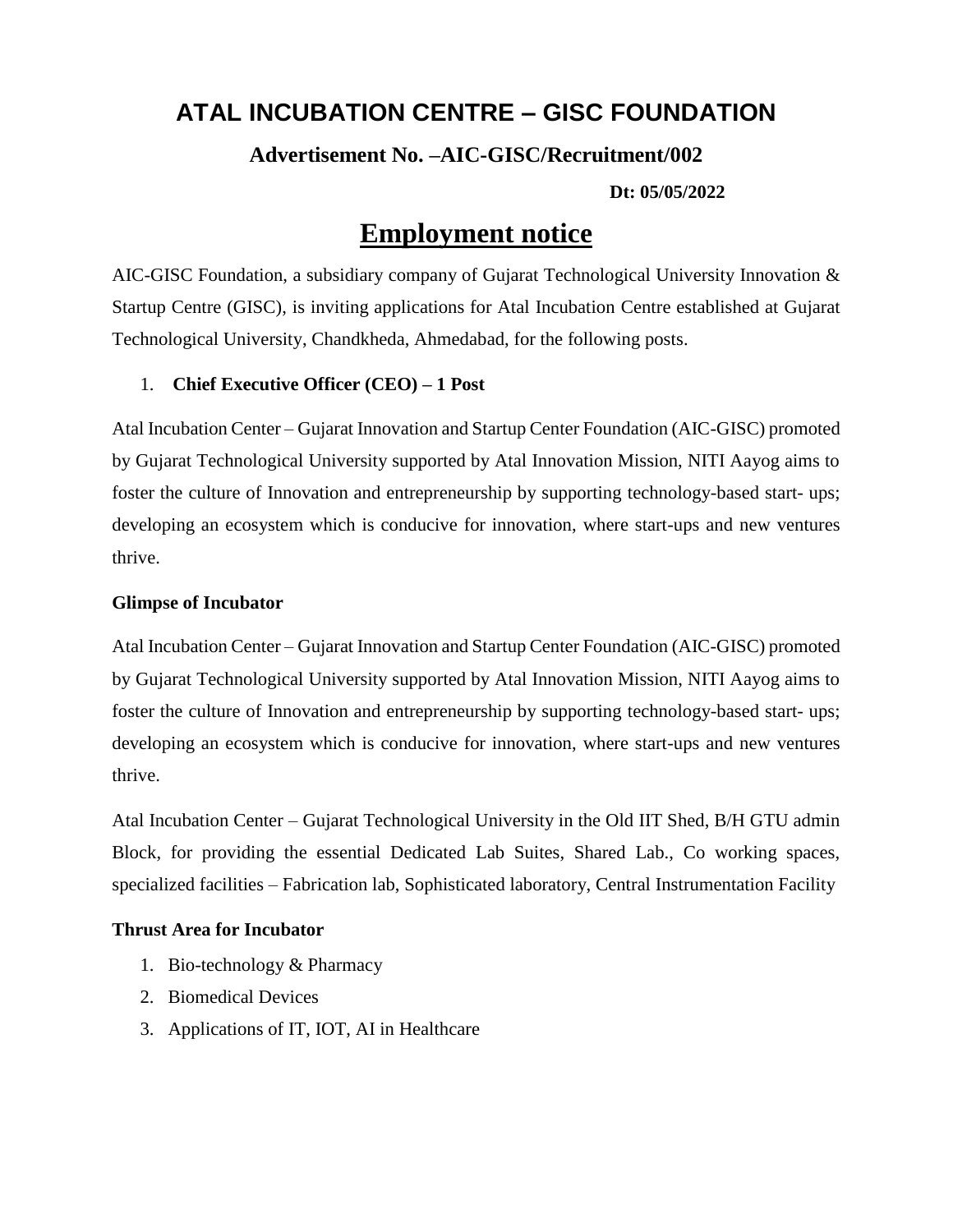#### **The eligibility criteria are as follows:**

## **1. Chief Executive Officer - 01 position**

Applications are invited for the **Head of this Incubation Centre** and details for the same are as follows:

# **JOB DESCRIPTION: (Head/CEO)**

- The Head of the Atal Incubation Centre (AIC) at Gujarat Technological University will be the operational and de-facto executive head of the Incubation Centre at Gujarat Technological University. The Head will be assigned an appropriate title, either that of the Chief Executive Officer (CEO) / Head or equivalent post selection.
- The Head shall be appointed under the aegis of AIC-GISC Foundation, a not-for-profit, subsidiary company of Gujarat Technological University Innovation & Startup Centre (GISC), incorporated specifically for the Atal Incubation Centre. The Head shall collaborate with and report to the Board of Directors GISC.
- The Head will be required to lead all operations of the Incubator, give it strategic direction, build and scale incubation programs, outreach programs, measure impact, as well as collaborate with national and global ecosystems to employ best practices in order to convert the incubation Centre into a world-class hub for solving Health related issues.
- Create significant value for start-ups, investors and incubator and make it one of the top incubator in this domain globally.
- He/She should be able steer the early Stage Start-ups to Growth stage enterprises in due course of time and make the incubator Sustainable.

| Sr.#           | <b>Particular</b>                                                          | <b>Proposed Norms</b>                                                                                                                                                                                                                                                                                                                               |
|----------------|----------------------------------------------------------------------------|-----------------------------------------------------------------------------------------------------------------------------------------------------------------------------------------------------------------------------------------------------------------------------------------------------------------------------------------------------|
| 1              | Name of the Post                                                           | <b>Chief Executive Officer (CEO) / Head</b>                                                                                                                                                                                                                                                                                                         |
| $\overline{2}$ | Remuneration                                                               | Upto Rs. 1.25 Lakhs Per Month fixed                                                                                                                                                                                                                                                                                                                 |
| 3              | Age Limit                                                                  | Not more than 45 years                                                                                                                                                                                                                                                                                                                              |
| 4              | Educational and other<br>qualifications<br>required for direct<br>recruits | in<br>Post-Graduation<br>Management/Engineering/<br><b>Business</b><br>$\overline{a}$<br>M.pharm / Master in Biological Science / Life Science with min.<br>of 55% from a recognized University/ Institute.<br>Good updated knowledge of Computer applications (on emails,<br>-<br>word processing, spreadsheet, presentations software etc. and OS |

# **ELIGIBILITY CRITERIA:**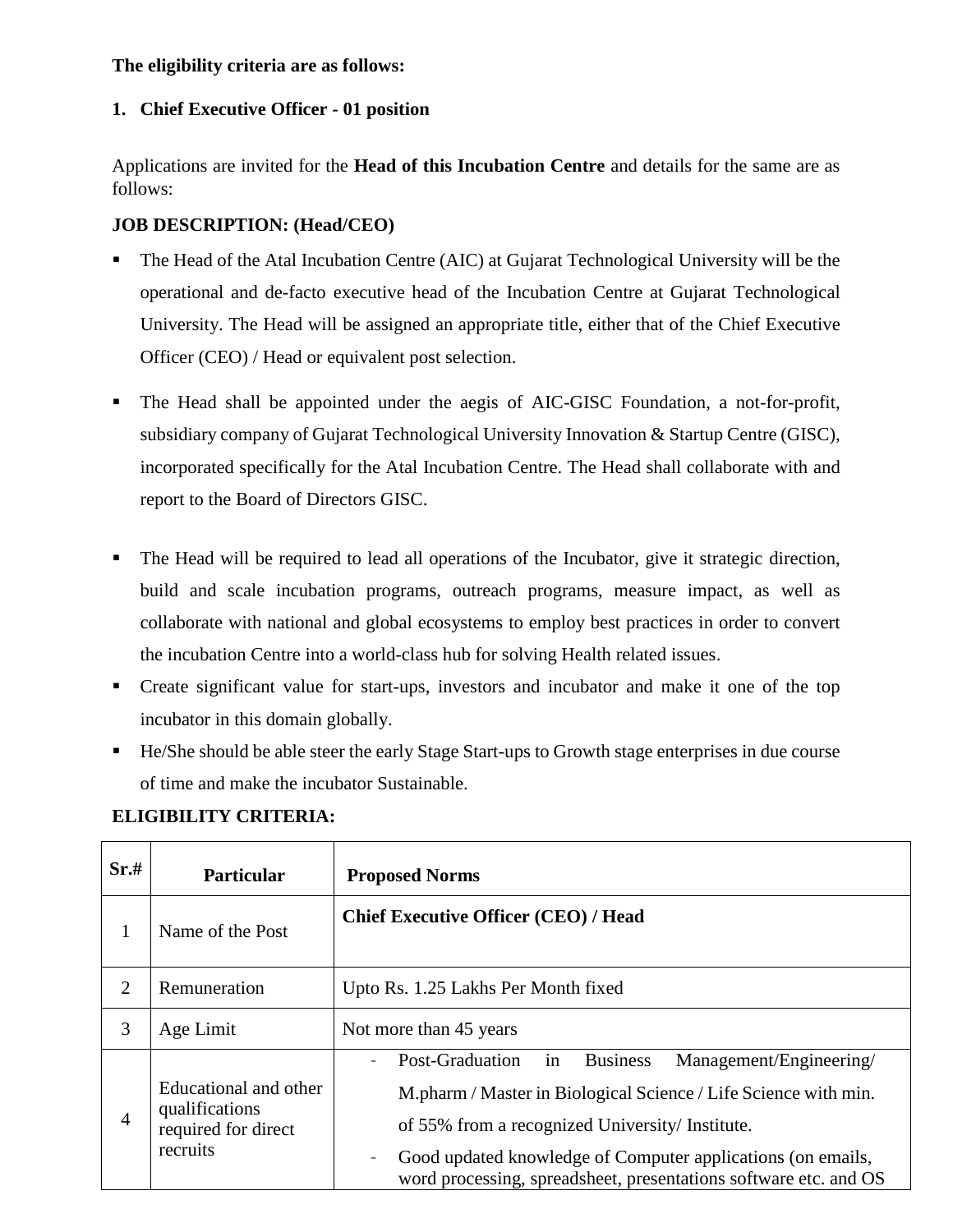|  | like MS-Windows) and other additional required software skills<br>used in office.                                                                                                                                                                                                   |
|--|-------------------------------------------------------------------------------------------------------------------------------------------------------------------------------------------------------------------------------------------------------------------------------------|
|  | - Adequate knowledge of English and Hindi and working knowledge of<br>Gujarati.                                                                                                                                                                                                     |
|  | <b>Experience:</b>                                                                                                                                                                                                                                                                  |
|  | - Minimum 8 year's experience out of which at least 3 year's experience in<br>the startup/ Innovation / Entrepreneurship domain, and /or as an enabler<br>of startup/Innovation ecosystem or in a lead position in reputed<br>Innovation & Startup promoting organization fulltime. |
|  | - Candidate should have entrepreneurial capabilities and having idea<br>about present Indian and global start-up ecosystems.                                                                                                                                                        |

### **GENERAL INFORMATION AND INSTRUCTION:**

- Please read the instructions given below carefully before applying
- Visit the AIC-GISC website https://www.aic-gisc.gtu.ac.in
- The post is purely temporary and will be offered initially for a period of five years and likely to be renewed on satisfactory performance.
- Candidates are advised to give specific, relevant, correct and full information. The completed filled form should be submitted along with self-attested copies of necessary certificates including in support of the evidence of Educational Qualifications, Caste, Experience, all supporting documents related to applications, only through email (No any other mode will be entertained) to  $\frac{\text{aic-gisc@gtu.edu.in}}{\text{auto-gisc@gtu.edu.in}}$  $\frac{\text{aic-gisc@gtu.edu.in}}{\text{auto-gisc@gtu.edu.in}}$  $\frac{\text{aic-gisc@gtu.edu.in}}{\text{auto-gisc@gtu.edu.in}}$ . It should reach on or before last date (i.e. 18/05/2022) up to 24:00 hours as prescribed for receiving the application. Applications received after the last date will stand rejected automatically.
- All original certificates/documents in support of information furnished in the resume/bio-data must be produced at the time of interview failing which you may be disqualified for appearing interview.
- The application may be supported by TWO recommendation letters of leading persons in the relevant area of expertise.